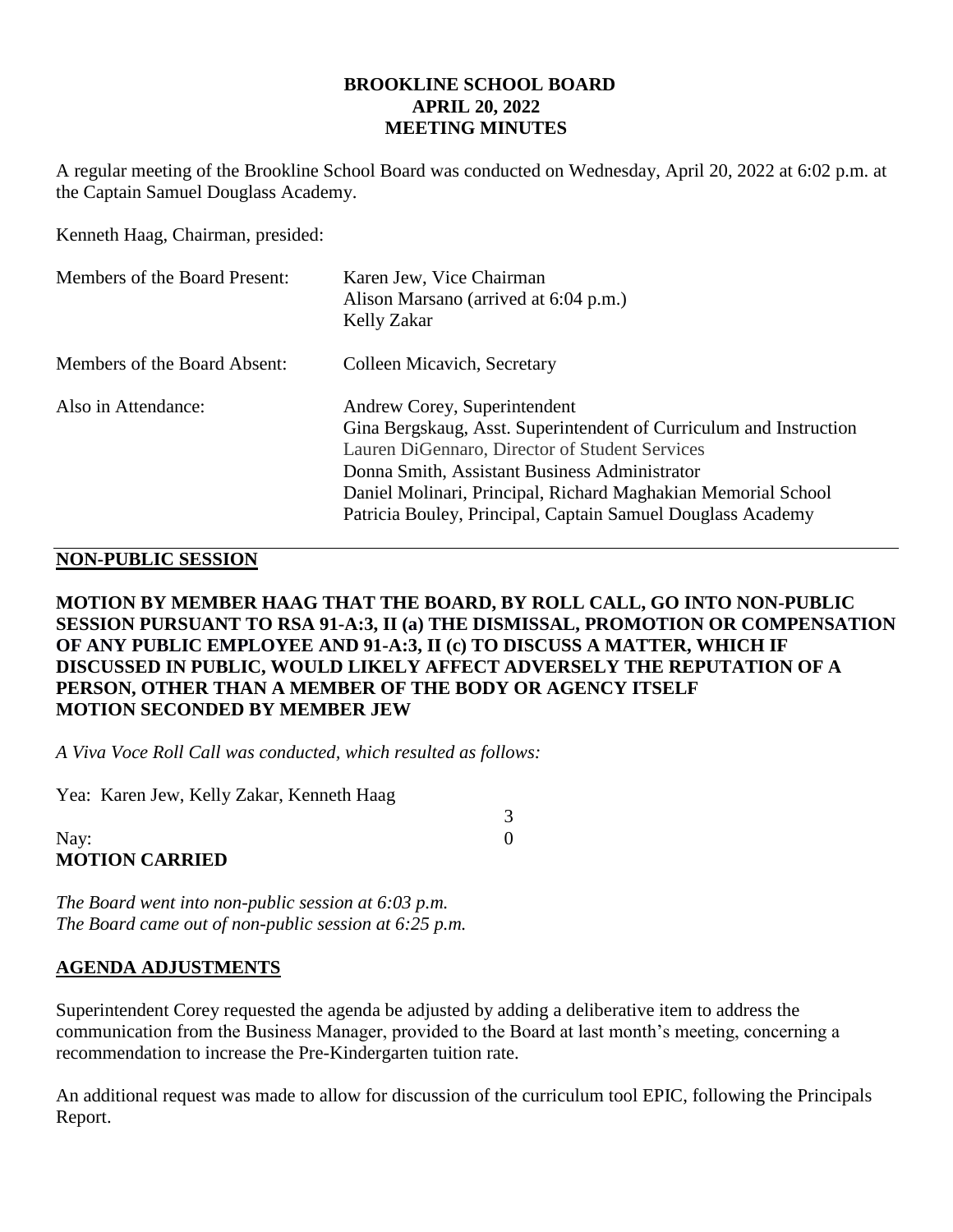### *There being no objection, the agenda was adjusted as requested.*

## **CORRESPONDENCE/RESIGNATIONS/NOMINATIONS**

Superintendent Corey informed the Board of a Letter of Resignation received from Thomas Elmer. In his letter, Mr. Elmer commented lessons he has learned at the Captain Samuel Douglass Academy (CSDA) will remain with him for the remainder of his life, and he is a better educator for his time here.

#### **MOTION BY MEMBER HAAG TO ACCEPT, WITH REGRET, THE RESIGNATION OF THOMAS ELMER AS A CASE MANAGER AT THE CAPTAIN SAMUEL DOUGLASS ACADEMY, EFFECTIVE AT THE END OF THE 2021-2022 ACADEMIC YEAR MOTION SECONDED BY MEMBER JEW MOTION CARRIED 4-0-0**

The Board was informed of a Letter of Resignation received from Christina Catino from the position of Music Teacher at CSDA, effective June 30, 2022. In her letter, she states it has been an absolute pleasure serving the Town of Brookline and the student population at CSDA for the past 15 years, and an exceptional learning experience for her.

## **MOTION BY MEMBER HAAG TO ACCEPT, WITH REGRET, THE RESIGNATION OF CHRISTINA CATINO AS A MUSIC TEACHER AT THE CAPTAIN SAMUEL DOUGLASS ACADEMY, EFFECTIVE JUNE 30, 2022 MOTION SECONDED BY MEMBER JEW MOTION CARRIED 4-0-0**

A Letter of Resignation has been received from Brittany Hicks from the position of 6<sup>th</sup> grade teacher at CSDA, effective at the end of the 2021-2022 school year. She remarks the decision was a difficult one to make, but necessary to meet the current needs of her family.

### **MOTION BY MEMBER HAAG TO ACCEPT, WITH REGRET, THE RESIGNATION OF BRITTANY HICKS AS A 6th GRADE TEACHER AT THE CAPTAIN SAMUEL DOUGLASS ACADEMY, EFFECTIVE AT THE END OF THE 2021-2022 SCHOOL YEAR MOTION SECONDED BY MEMBER JEW MOTION CARRIED 4-0-0**

The Board was informed of a Letter of Resignation received from Kiana Brown from the position of 3<sup>rd</sup> grade teacher at the Richard Maghakian Memorial School (RMMS), effective June 30, 2022. In her letter, she comments, as a first year teacher, she appreciates the opportunity given her to begin her teaching career within this district.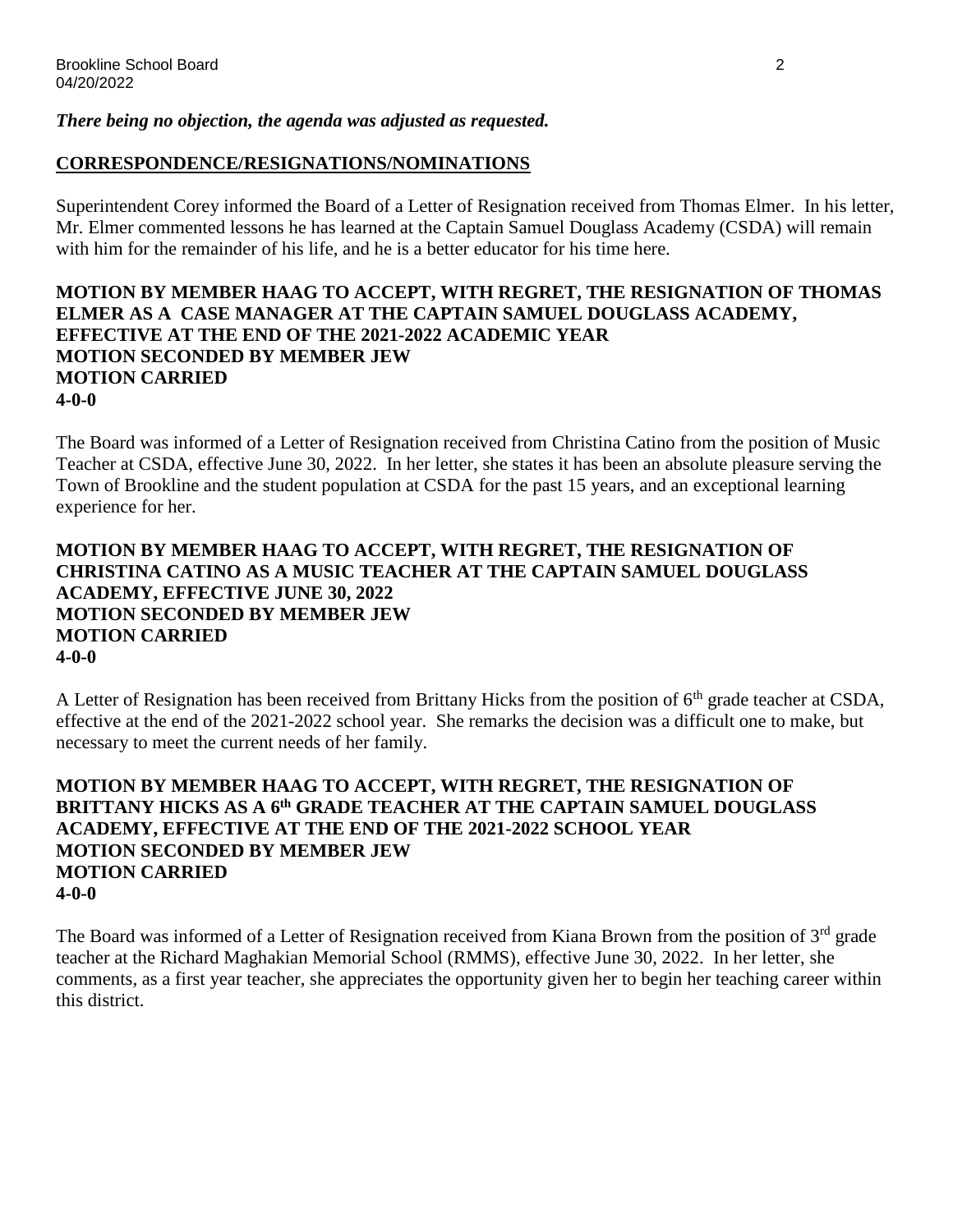## **MOTION BY MEMBER HAAG TO ACCEPT THE RESIGNATION OF KIANA BROWN AS A 3rd GRADE TEACHER AT THE RICHARD MAGHAKIAN MEMORIAL SCHOOL WITH AN EFFECTIVE DATE OF JUNE 30, 2022 MOTION SECONDED BY MEMBER MARSANO MOTION CARRIED 4-0-0**

Superintendent Corey informed the Board of receipt of a letter of Intent to Retire from Monica Boisvert, Music Teacher, RMMS, with an effective date of June 30, 2022.

### **MOTION BY MEMBER HAAG TO ACCEPT THE LETTER OF INTENT TO RETIRE RECEIVED FROM MONICA BOISVERT, EFFECTIVE JUNE 30, 2022 MOTION SECONDED BY MEMBER JEW MOTION CARRIED 4-0-0**

Superintendent Corey informed the Board of his nomination of Emma Danais for the position of  $3<sup>rd</sup>$  grade teacher at RMMS. Ms. Danais has her bachelor's in educational studies in Spanish and her masters in elementary education from the University of New Hampshire. She would join the district at a masters step 2 and a salary of \$47,999.

## **MOTION BY MEMBER HAAG TO ACCEPT THE SUPERINTENDENT'S NOMINATION OF EMMA DANAIS FOR THE POSITION OF THIRD GRADE TEACHER AT A MASTERS STEP 2 AND A SALARY OF FORTY SEVEN THOUSAND NINE HUNDRED NINETY NINE DOLLARS (\$47,999) MOTION SECONDED BY MEMBER JEW MOTION CARRIED 4-0-0**

Sara Getchell was nominated for the position of 6<sup>th</sup> grade teacher at the CSDA. Ms. Getchell has her bachelors in elementary education in Spanish from Keene State College. She would be at a bachelors, step 1, and a salary of \$40,030.

## **MOTION BY MEMBER HAAG TO ACCEPT THE SUPERINTENDENT'S NOMINATION OF SARA GETCHELL FOR THE POSITION OF 6 th GRADE TEACHER, AT A BACHELORS, STEP 1 AND A SALARY OF FORTY THOUSAND THIRTY DOLLARS (\$40,030) MOTION SECONDED BY MEMBER JEW MOTION CARRIED 4-0-0**

The Superintendent's nomination for the position of 2<sup>nd</sup> grade teacher is Heather Hoefs. Ms. Hoefs comes to the district with a bachelor's in psychology and child development from New England College and her masters in elementary education from Southern New Hampshire University. She would join the district at a masters, step 7, and a salary of \$55,645.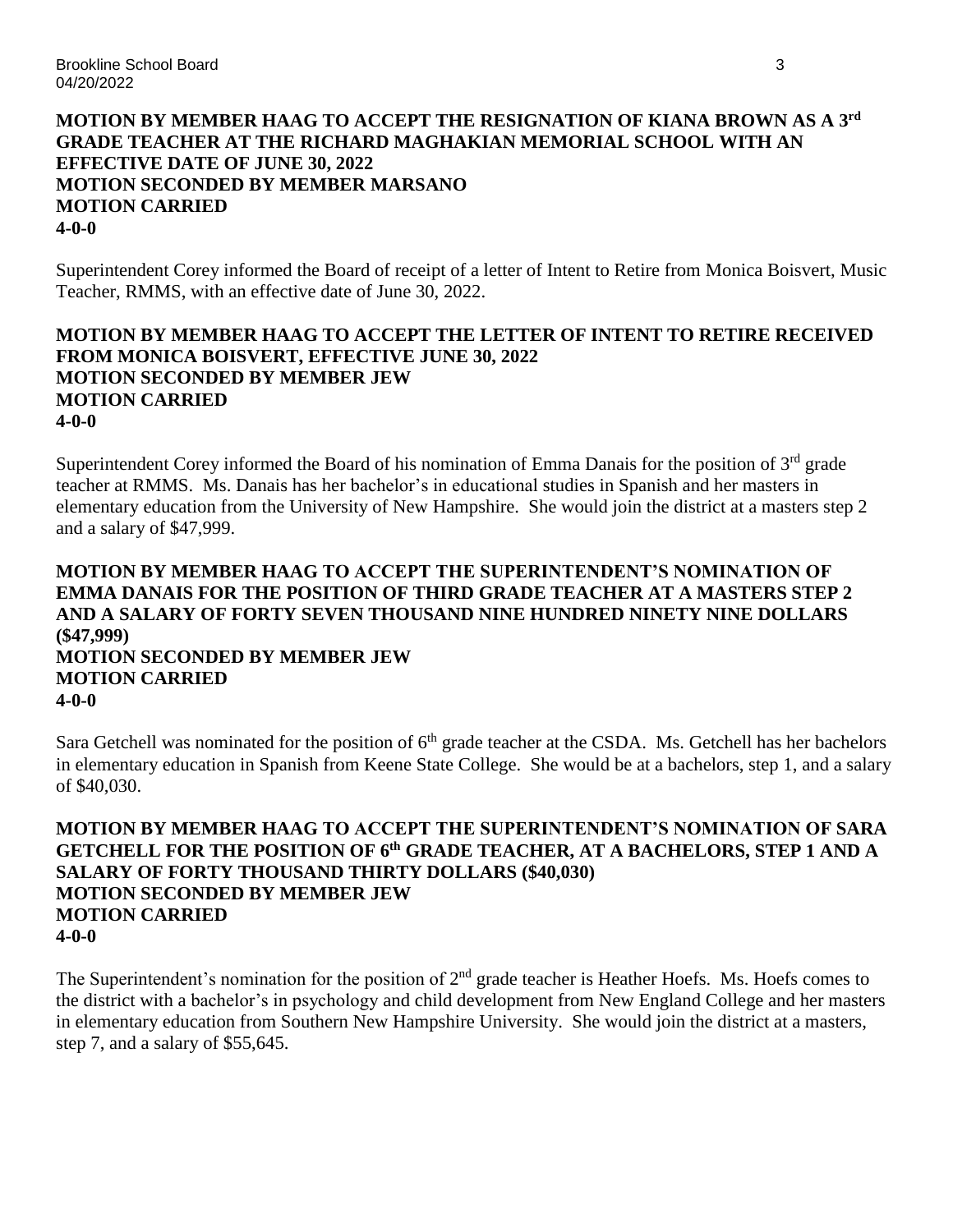## **MOTION BY MEMBER HAAG TO ACCEPT THE SUPERINTENDENT'S NOMINATION OF** HEATHER HOEFS FOR THE POSITION OF 2<sup>ND</sup> GRADE TEACHER AT A MASTERS, STEP 7 AND **A SALARY OF FIFTY FIVE THOUSAND SIX HUNDRED FORTY FIVE DOLLARS (\$55,645) MOTION SECONDED BY MEMBER JEW MOTION CARRIED 4-0-0**

Nominated for the position of 5<sup>th</sup> grade teacher at CSDA was Melissa Palmer. Ms. Palmer comes to the district with her bachelors in elementary education and sociology and her masters in elementary education from Bridgewater State. She will join the district at a masters, step 10 and a salary of \$60,804.

### **MOTION BY MEMBER HAAG TO ACCEPT THE SUPERINTENDENT'S NOMINATION OF MELISSA PALMER FOR THE POSITION OF FIFTH GRADE TEACHER AT A MASTERS STEP 10 AND A SALARY OF SIXTY THOUSAND EIGHT HUNDRED AND FOUR DOLLARS (\$60,804) MOTION SECONDED BY MEMBER JEW MOTION CARRIED 4-0-0**

Superintendent Corey nominated Caroline Prudhomme for the position of 2<sup>nd</sup> grade teacher at RMMS. She has her bachelors in elementary education from Rivier College and would be at a bachelors, step 1 and a salary of \$40,030.

#### **MOTION BY MEMBER HAAG TO ACCEPT THE SUPERINTENDENT'S NOMINATION OF CAROLINE PRUDHOMME FOR THE POSITION OF SECOND GRADE TEACHER AT A BACHELORS, STEP 1 AND A SALARY OF FORTY THOUSAND THIRTY DOLLARS (\$40,030) MOTION SECONDED BY MEMBER JEW MOTION CARRIED 4-0-0**

Superintendent Corey informed the Board of a review of art and music being conducted. As there is an opening in each building, being considered is having one art teacher and one music teacher serve both buildings. The district has been doing that with 4 part-time people, and periodically encounters a situation where it has trained and prepared them only to have them leave the district for a full-time position elsewhere. The Administration will bring forward a recommendation for the May meeting.

Superintendent Corey informed the Board of receipt of a Notification of Intent to Bargain from the Brookline Teachers' Association NEA-NH.

*"Dear Mr. Haag,*

*This is to inform you that the Brookline Teachers' Association NEA-NH desires to bargain a master contract for the contract school year beginning July 1, 2023. This notification is in accordance with the requirements of RSA 273-A:3.* 

*Members of the negotiations team would like to gather with the representatives from the School Board to set the ground rules and dates for meetings."*

Karen Pillion, President, can be contacted in May or June.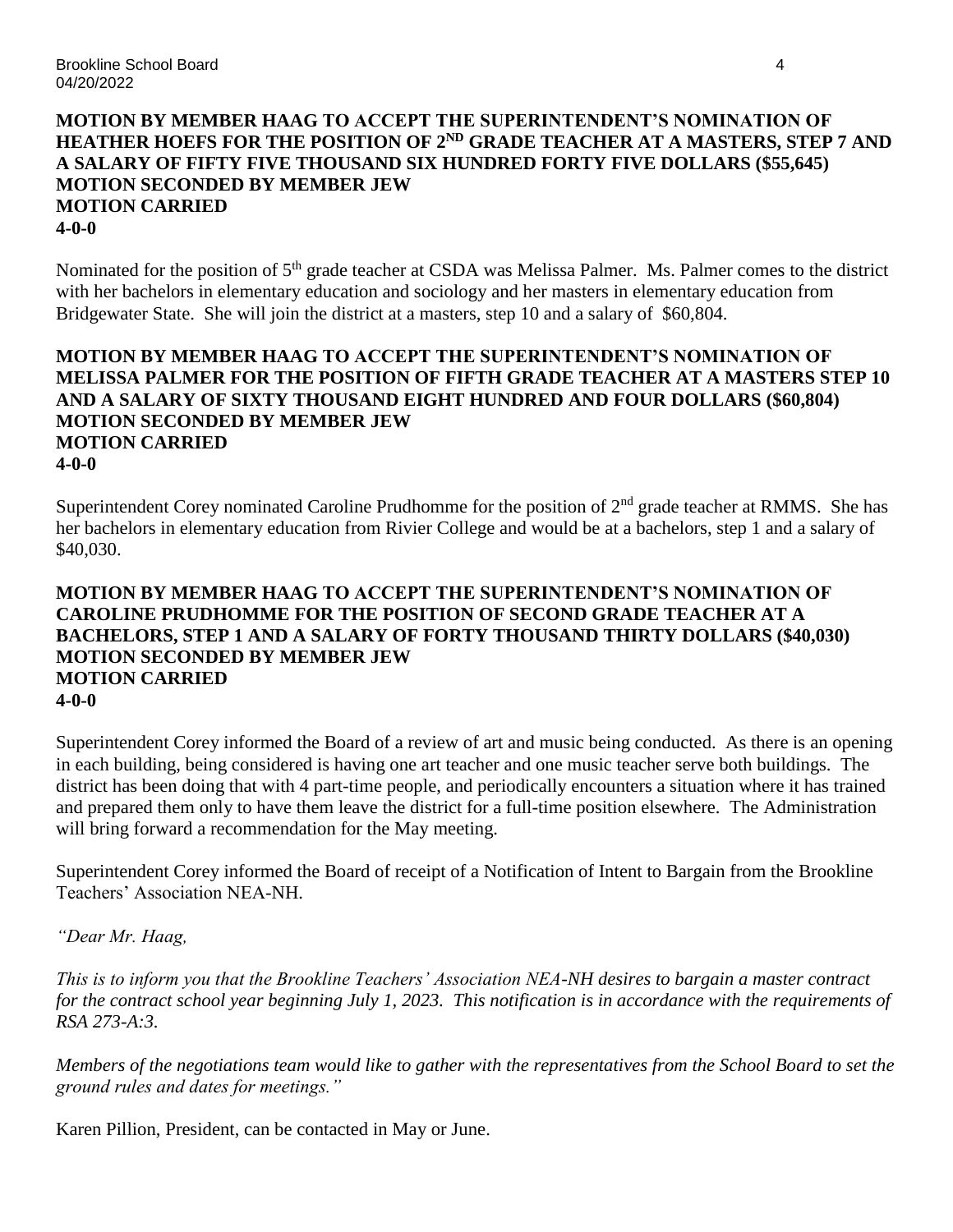Chairman Haag requested the Board be provided with an updated organizational chart (perhaps over the summer).

# **APPROVAL OF MINUTES**

Brookline School Board – **Organizational Meeting**. . . . . . . . . . . . . . . . . . . . . . . . . . . . . . . [March 23, 2022](https://www.sau41.org/docs/district/depts/112/2022-03-23-bsb-organizational%20mtg.-minutes-draft.pdf?id=2975)

*The following amendments were offered:*

Page 6, Line 43; insert a period at the end of the sentence. Page 8, Line 30; insert a ")" at the end of the sentence. Page 9, Line 11; replace "is not" with "not being"

#### **MOTION BY MEMBER HAAG TO ACCEPT, AS AMENDED MOTION SECONDED BY MEMBER JEW MOTION CARRIED 4-0-0**

## **PUBLIC INPUT**

Candice Cunha, 1 Baldwin Drive

Wished to discuss the EPIC application. This is used in classrooms as an aid for reading. She has and continues to see a large value in this fun tool, so much so that a few years prior she invested in the full use of the app as she found it really helpful. During COVID it was particularly helpful as it was easily accessible to use books tailored to the students' reading level.

Recently learned is that within a few clicks of EPIC content, one can access what can be classified as inappropriate and borders on sexual in nature. She is shocked that this is being presented to young children. It seems those who produce EPIC have thrown all modesty and values out the window by permitting the content.

She wished to address her thoughts on why the use of EPIC and possibly other things the district has previously approved need to be scrutinized more carefully. EPIC is a one-size fits all program and we have a diverse community of parents where not everyone is comfortable with the content available. EPIC had a book with a target audience of 0-5 that goes over the ABCs where it states, "S is for sex and T is for transgender".

Ms. Cunha remarked she has previously submitted this and other books to the Board via an email. Any content of a sexual topic of which includes this fantasy idea that anyone, never mind a child, can choose their gender does not belong in a school setting. Another example of a book with gender choosing of a child was also submitted via email to the Board. The book was titled "Jack not Jackie".

There need to be safeguards in place to protect the students. Aside from anatomical education in health class, which has no place in our younger classrooms, no student should be presented with any sexual identity information, heterosexual or otherwise.

For this information to be shown to students via books and other media about sex and sexuality borders on sexual harassment.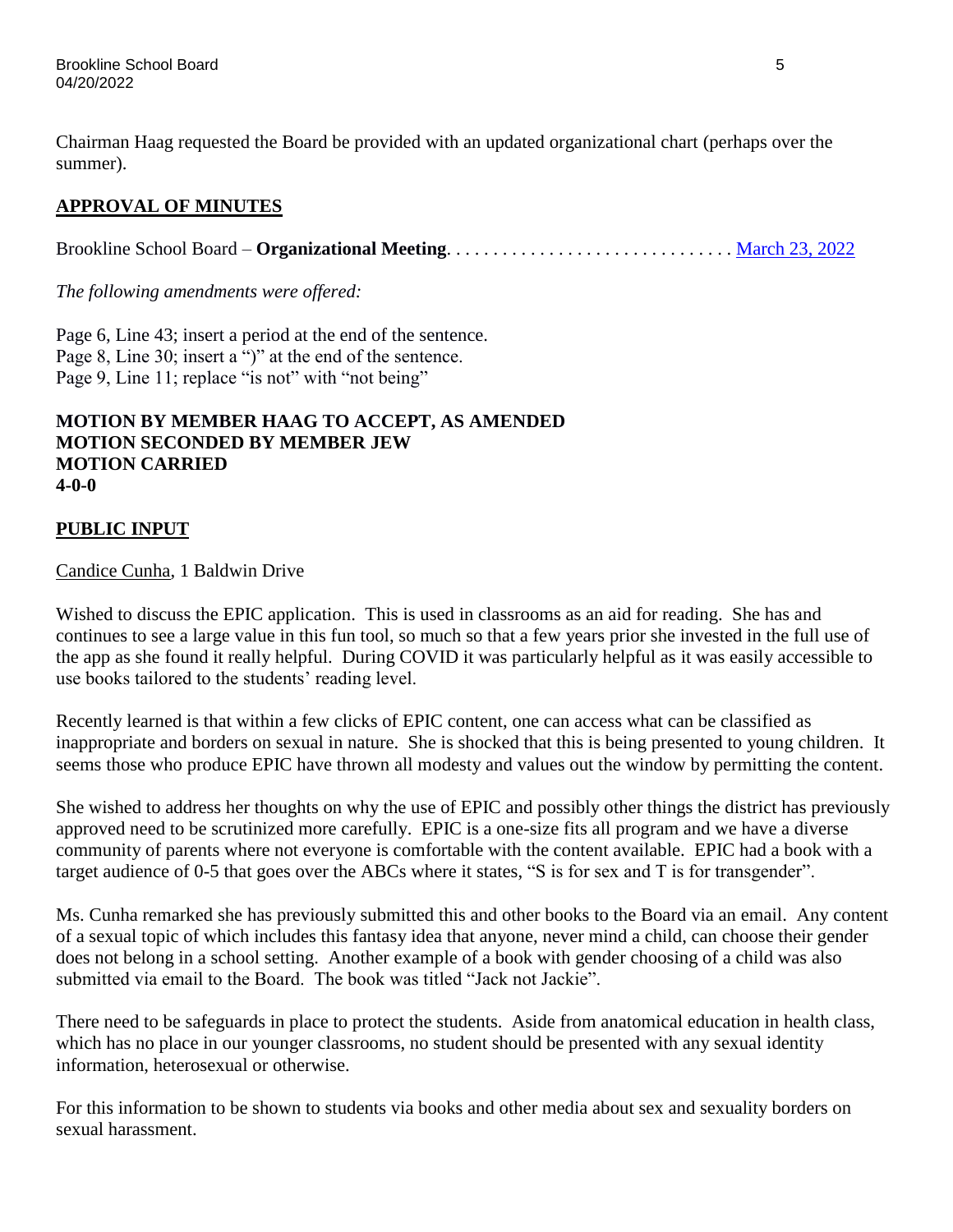Brookline School Board 6 04/20/2022

She understands this is not being shown, is not part of our curriculum, but it is available via this  $4,000^+$  e-library that is EPIC. She believes there may be other district approved e-content where data is pushed on a regular basis from the publishers and others that need to be reviewed again.

She stated her point to not be to disapprove of someone's lifestyle or personal choices. If a parent chooses to read some of the books available on EPIC in this topic to their child, they can do so in their home setting.

Access to these e-books on EPIC specifically as well as other similar books and media of this nature are for three things: 1) grooming a sexual preference, 2) sexual harassment for the discussion of sexual topics to minors, and 3) supporting gender dysphoria. She knows none of these three topics are the intent of our teachers, Principals, staff or district. However, that is essentially what is happening.

She hopes the Board will take a firm stance against offering such content and other media such as the one presented on EPIC, in our classrooms, and that we stand together in this. We do not promote any other mental health disorders in our schools so why are we promoting gender dysphoria?

She questioned how often previously approved data is reviewed. Online content gets pushed often. Do we have a policy in place where we regularly look into new content? Who reviewed the privacy policy for the EPIC app? To what extent does the data mining occur in here for our children? What are the guidelines for approval? What are the personal agendas, if known, of the people who are pushing such content? She assumes EPIC and similar apps have an approval process of their own similar to that which we use to vet our tools. How pure are their intents? What parental consideration, if any, is taken into account in reviewing this content?

Ms. Cunha questioned the impact of EPIC, e.g., are the students better off with or without it?

## Nancy Dulac, 151 Old Milford Road

Echoed the remarks of the previous speaker. She commented on the excellent schools in Brookline, and requested the district stick to the academics and leave the social issues aside.

#### Matt Murray, 6 Rideout Lane

Spoke of having moved to Brookline a few years ago, and that his children will be entering the school system. They were excited with the prospect, however, over the past few years there have been many changes, which are concerning to him and his wife. They have gone the route of homeschooling.

The indoctrination that has been pushed into school systems over the past several years is concerning to him. A lot of the content students are seeing is concerning.

#### Jessica Hartman, 51 Mountain Road

Worked as a substitute in the schools during COVID. She had the pleasure of teaching and using EPIC. Most of the time, the teacher specifically creates a library for the students and is choosing specific books. She provided the example of her child working on a research project and their teacher putting in the library certain non-fiction research materials. It is like their first entry into doing research without having to do it on their own. She never witnessed any of the books being discussed. It was very helpful during the pandemic as it provided access to books to a lot of students who did not have access to them at home.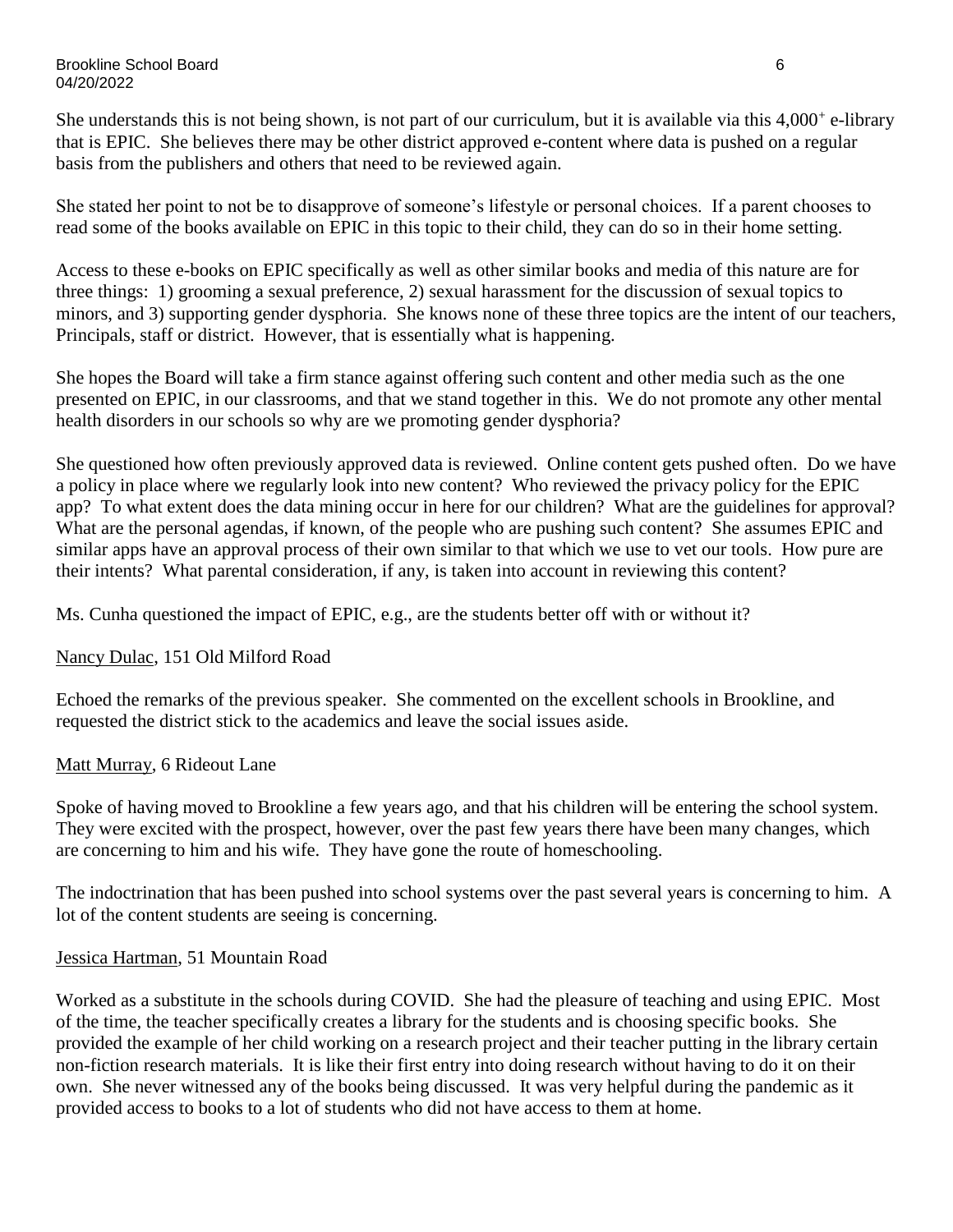## **PRINCIPALS' REPORT**

Daniel Molinari, Principal, RMMS, highlighted items from the report provided as part of the [agenda](https://www.sau41.org/docs/district/depts/112/bsb%20agenda%20packet%204-20-22.pdf?id=3034) packet. Current enrollment in Brookline is 587 students. Included as part of the report was a listing of upcoming events. Principal Molinari extended gratitude to the PTO, Brookline taxpayers, Public Library, teachers, and parent volunteers for the support received in providing opportunities for students to get back to normal (pre-COVID).

Upon return from April vacation, the New Hampshire Statewide Assessment System (NH SAS) will be administered (grades 3-8). Kindergarten Zoom orientation will occur on May  $6<sup>th</sup>$ .

Patricia Bouley, Principal, CSDA, spoke of staffing needs; RMMS is seeking two MTSS Paraeducators, 3 Paraeducators and 2 Custodians. CSDA is seeking 1 MTSS Paraeducator, 1 Paraeducator, and 1 Custodian.

The report included some photos depicting the CSDA touch flat panel in action. The panel has two points of touch (would permit two students to solve two math problems at the same time). It is a built in computer eliminating the need for plugging a computer into it or a projector on the ceiling. It is interactive with the students' Chromebooks.

The PTO donated a wolf mascot to CSDA. A naming contest will be conducted upon the students' return.

Chairman Haag questioned the issue with the bus schedule, e.g. has experienced changes in recent weeks. Principal Molinari spoke of the nationwide shortage of bus drivers. Our district does a great job of employing drivers and continues training. A question he has fielded from families is why it does not rotate, why is it always a particular bus that is delayed. The answer is that drivers know certain routes and there are some drivers that do multiple routes. If we change a driver and do it on a rotating basis, the driver may not be familiar with the route.

Assistant Superintendent Bergskaug added, some routes are longer and cannot be doubled with another. Bus 8 is a high density of students in a few stops. It is an easier one to have as a second run if there has to be doubling.

Chairman Haag questioned if there is a way to address the consistency, e.g., perhaps if it were to be expected on particular day(s). Superintendent Corey responded the issue comes back to the labor force. We are facing a shortage, the potential for COVID cases, normal sickness, and normal leaves. At the start of a week it is not known what will occur during the week. He spoke of being aware of districts that are not provided any notice of a doubling of runs (parents are informed so that they can drive their child to school if able). From his standpoint, although he does not like the doubling, etc., they are done because it provides a little more consistency than a situation where a child is at the bus stop before the parent is notified our buses are not running. There could be a scenario where the parent has already left for work.

He and the Assistant Superintendent are in constant contact with the transportation company and working towards stabilization from week to week. Applications are ticking upward, and the State is doing some work to assist with certification of drivers and background checks. In the near future, once a bus driver is certified in Hollis Brookline, they are a bus driver certified for the State of New Hampshire.

Getting through this school year will be challenging. There will be struggles with some fieldtrips towards the end of the year. There will likely be an update in May.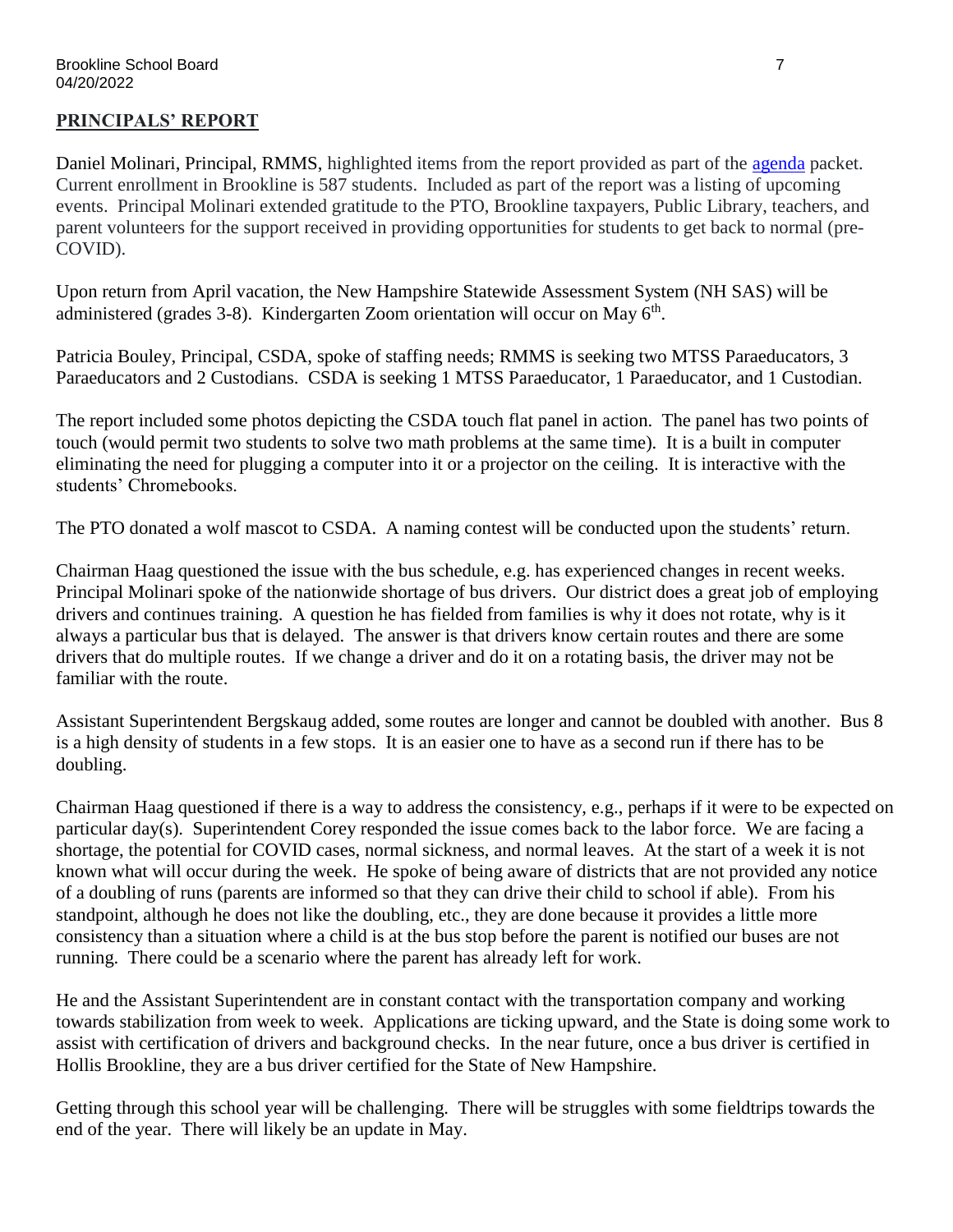## **DISCUSSION**

## • EPIC

Principal Bouley commented on the concern around EPIC. A review was conducted, the results of which were presented. EPIC is a free virtual library application with access to over 40,000<sup>+</sup> books that has been used by Brookline teachers and students since 2016. It was heavily used particularly during remote learning. Students and teachers may access EPIC during school hours. Families have the ability to purchase their own account to access it beyond those hours. Students log in with a class code or through their Google account access.

When teachers set up their classroom account, they set up the grade and Lexile levels (readability levels). Teachers can create differentiated assignments based on the following: look at the student's needs, high/low interest and readability, word tracking (words are highlighted) or the read aloud audio book. Teachers can track progress by daily reading minutes as well as view the books the students are reading. Teachers can personalize collections of books that students can search such as sports, transportation, animals, etc.

There are high interest series included in it such as I Survived, Boxcar Children, National Geographic Weird But True, Captain Underpants. These books are also available in our library, but we have 1 or 2 copies. Through EPIC, teachers are able to assign it to groups of students so that they are all reading the same book.

Principal Molinari noted the comments of teachers. In Kindergarten, Mrs. Everett shared that "Without the read to me books through EPIC, there is no easy way to let a classroom of kids learn about a subject of their choice." In 1<sup>st</sup> grade, Mrs. Dillon shared "EPIC has been helpful during science when starting or wrapping up a new topic. For example, when finishing the unit on light and sounds, students were allowed to explore EPIC to learn more about light and why we need light." In 2<sup>nd</sup> grade, Mrs. Laflamme shared "We are currently learning about poetry and EPIC has a great collection of poetry books." In 3<sup>rd</sup> grade, Mrs. Wirth commented "EPIC is the primary resource for partner and small group reading. Multiple students can access the same text."

At CSDA, Mrs. Matylewski, Special Education Case Manager, shared "She can assign audio books on her EPIC for students to listen to in the classroom during independent reading time." Mrs. David, grade 4 teacher, stated "EPIC allows for students to listen to proper reading fluency, which is great for struggling readers. It provides excellent resources for various resource topics. It has allowed students to foster personal relationships with other students in the classroom setting as it can give them a commonality to talk about when it comes to those high interest books." She added students love the genre tool and will sit with students to help them pick out books they might like. She knows that she can then go on and assign those books to children during that time. She is constantly circulating to ensure that students are on proper material." Ms. Meehan, grade 4 teacher has stated "Audio books are great for struggling readers to follow along with as it uses real voices instead of robotic monotone. We use it for our animal projects in science back in September, biography projects, fantasy unit, non-fiction text features and structures." Mr. Putnam, grade 6 teacher identified "In helping students to find books, he is teaching students how to develop systems and strategies for interviewing books by understanding their purpose. For specific units of study, he will create with students collections of texts for students to choose books from."

Superintendent Corey noted when a teacher wishes to utilize an app or some other technology, a formal request is made, which is reviewed through multiple lenses. Committee membership includes the Business Manager to identify the cost, the Assistant Superintendent to see how it relates to curriculum and how it will be used, and the IT individual to ensure it lines up with our protocols, matches the corresponding age, etc. They vet what the publishers indicate for an age. It is understood that in a collection of 40,000 books just like in a collection at the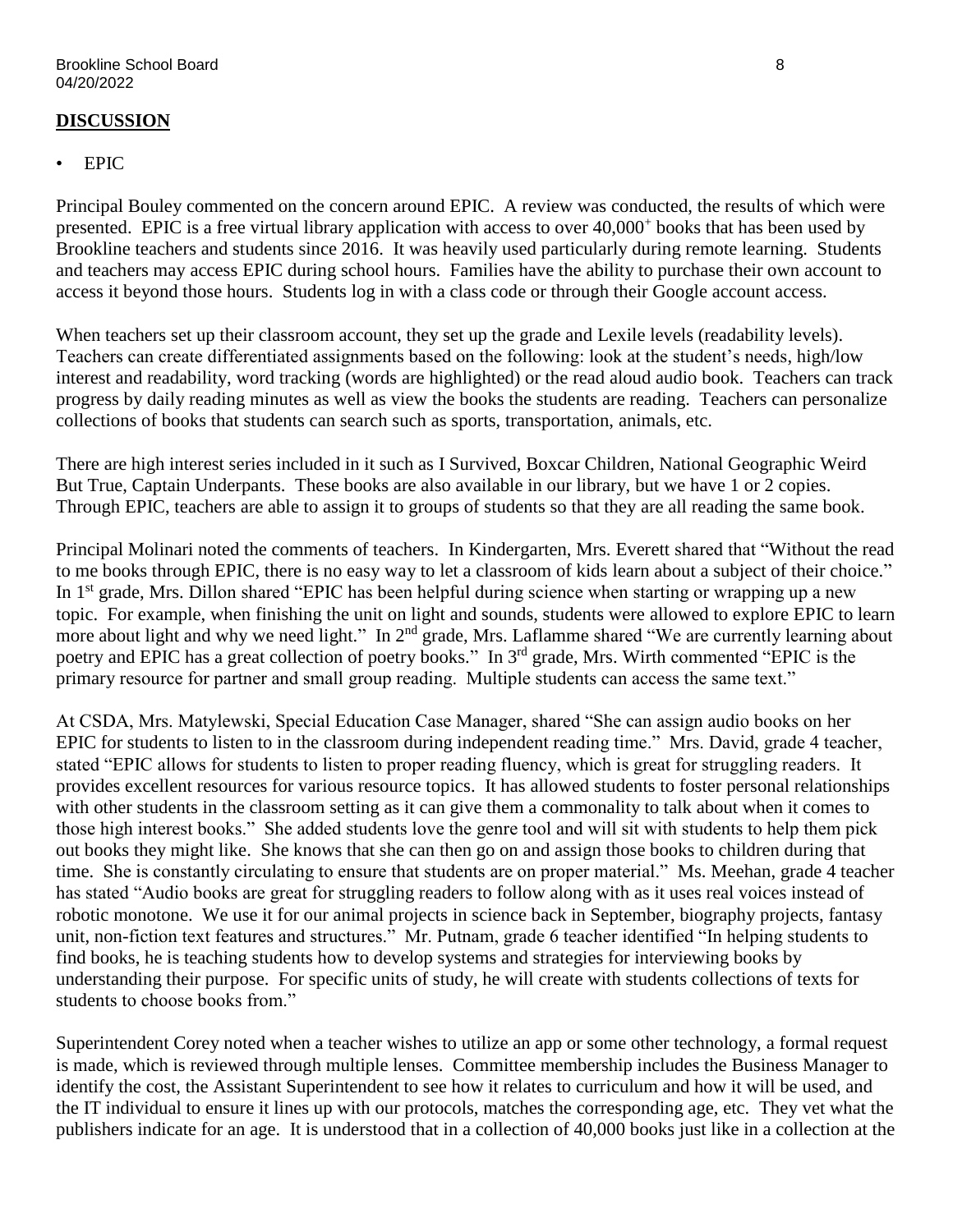public library, there are items that do not mesh with every family. It is not our intent to be pushing any agenda. At the same time, it is our intent to support everybody who sends children to our schools.

The program itself has been made aware of the concerns and they are looking into the possibility of a hide feature of sorts and how that could be utilized by a teacher to set more parameters. All of the details are not yet understood. The programs are regularly reviewed. Everything used by the district is listed on the website. A permission slip is sent home at the start of the year identifying what will be used. He commented, as a parent, he has signed that document and sent it back in without having had the time to look at all 40,000 books that exist in this library. He assured the Board that the concerns have been heard and that it was put out tonight to be addressed quickly and in a public setting. The Administration will continue to review this and go back to the teachers and approval committee and take a close look at this to see what other features it offers. The district may not have this program in a few years as it is believed they will start charging for it and continuing with the program will be cost dependent.

Right now the value of how it is being used by the district to enhance the Board approved curriculum allows for interaction with children. Superintendent Corey provided the example of two students in the same class; one a struggling reader whose book (same as the other student) is reading to them. Both students are gaining the same content and understanding, following along, and learning the process. Prior to features like this, the students may have had separate books. That in itself can allow a child to feel isolated as they are not reading with their peers. Sometimes that snowballs into the image that I am not a good reader. We just do not all read at the same pace and same time.

Chairman Haag reiterated a request came in. With the desire for transparency, the item was included on the agenda. The process will be reviewed. Good feedback from the teachers was received and is appreciated. He requested if there are specific questions, based on the overview, that they be stated, and that the Board consider the need to visit this again. He can appreciate some content being of concern and understands that. He also looks at a library of 40,000, which appears to be a good tool that generated good feedback.

The content in question is not the curriculum that is being used in the classroom.

Vice Chairman Jew spoke of her appreciation of parents being involved, guiding their child's reading and being actively involved in their child's education. Knowing what they are reading and have access to is important. She questioned if there are mechanisms for parents to opt out or hide from their child materials that relate to assignments that are curriculum aligned, but a parent feels is not appropriate for their child.

Assistant Superintendent Bergskaug responded "Absolutely". Any parent can object to curricular resources. She provided the example of a concern around a book that was read in  $8<sup>th</sup>$  grade. A committee was formed and reviewed the book, made recommendations, and put changes in place. If there is a specific concern for an individual child, a different resource that meets the same standards is put in its place. The first step would be to reach out to the teacher. The next step would be to the building Principal. Those requests are managed regularly.

Member Zakar commented on having spent time on the EPIC website and in discussion with her wife, who is a 1<sup>st</sup> grade teacher in MA and someone who used EPIC a lot during the pandemic and continues to. She appreciates some of the benefits, e.g., a child with visual disturbance can change the font of the book, etc. She spoke of the ABCs book and Principal Bouley's statement that books are assigned to students based on their reading groups. Even though the book says it is for students 0-5, the Lexile is actually 40, which would be a  $3<sup>rd</sup>$ or 4<sup>th</sup> grade reading level. Not only is it not being assigned, but it would not be assigned to kids who are 0-5.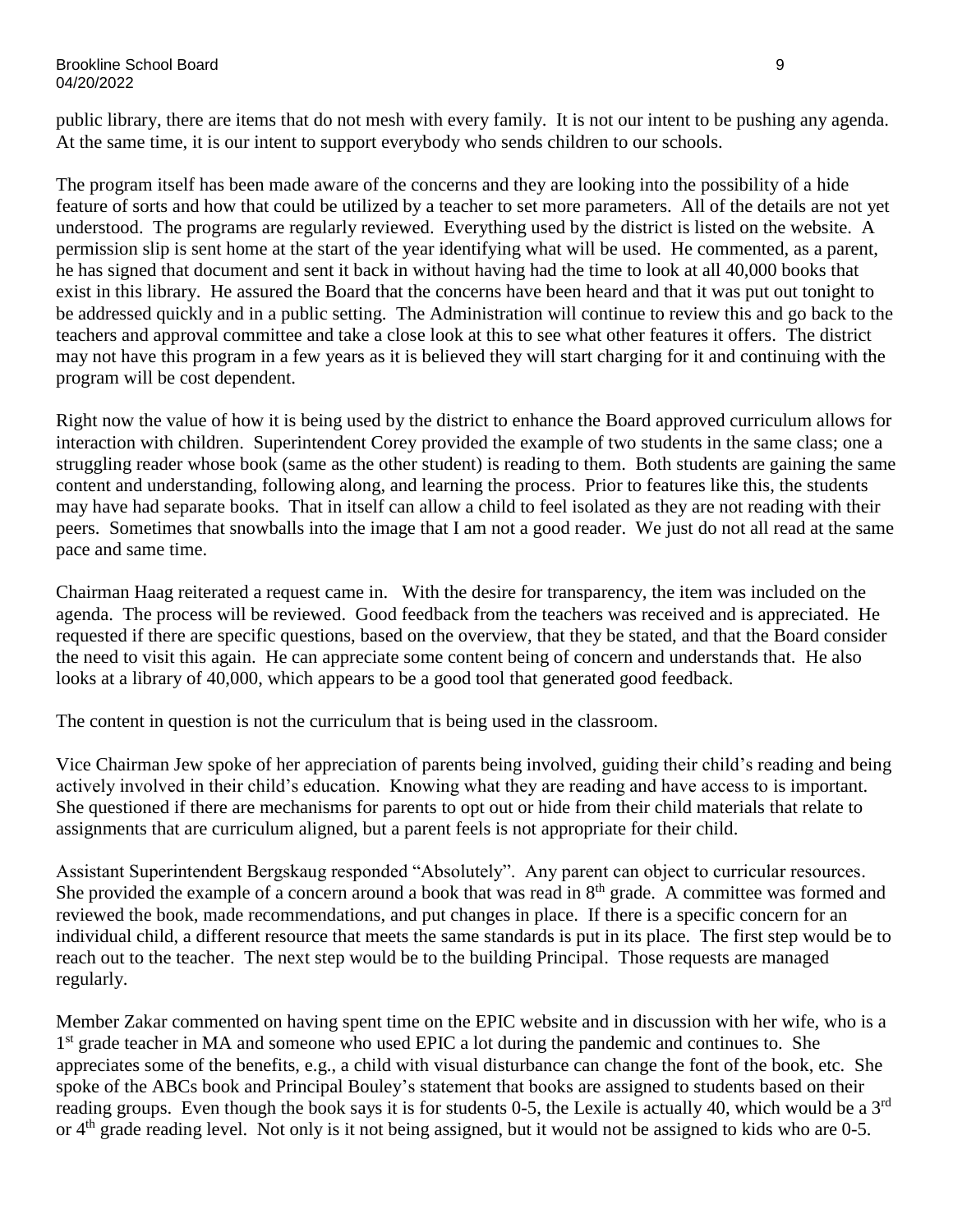In the version that can be purchased by a parent, you are able to hide titles. She has done some research into this understanding there are concerns. It is not accessible during the school day, is not part of the curriculum, but is something accessible through browsing and searching.

Member Marsano questioned if parents are able to, outside of the school day, view what students are looking at in their assigned curriculum. Principal Bouley responded that would be based on if collections were put together, e.g., typically teachers link it to their Google Classroom. She will verify that they are listed there. Member Marsano felt that would be a good frame of reference for parents. Perhaps teachers could send out a notification identifying they would be accessing EPIC and suggest parents speak with children about getting onto Google Classroom and showing them what books they are looking at. If there is an objection, it can be made known.

Vice Chairman Jew commented while at home, her child had a login, and she was able to view everything that was assigned to her collection. Assistant Superintendent Bergskaug noted that is only available from 7:00 a.m. to 3:00 p.m.

Chairman Haag commented you get one book outside of school hours and after the first one you are shut out of EPIC until school hours.

Member Marsano remarked she is a huge advocate of teaching mental health in schools. She will assume that at all levels, we are still teaching Choose Love. Superintendent Corey stated that to be the case. Asked if the district continues to use anything like Zones of Regulation at RMMS, Principal Molinari acknowledged it does. Member Marsano went on to say we are teaching about how to manage our emotions, how to deal with when we are not feeling great, when we are feeling sad and how to deal with our friends when they are feeling sad. We do deal with mental health, because that is one of the most critical things we can deal with. If our kids are not mentally healthy within our school, they cannot learn. It is critical. The Diagnostic and Statistical Manual (DSM) is not here because it is not appropriate. Unless you have your ID, you should not be using it. It is not appropriate in here.

To be teaching Social Emotional Learning, we should have access for the parents to know what their kids are learning. She does not object to parents limiting what their students are learning just as she believes they should have access to all sorts of reading materials. Whether she believes in the religious beliefs of other cultures, she thinks they should have access to it. If they cannot learn about it, they cannot know anything more. She does not have to agree with it. Should it be based on their age level, absolutely. This is where parents need to be involved so the school is not the only one sitting there monitoring everything all the time. She does not want to censure anything.

Chairman Haag suggested the takeaway to be that there is more opportunity, being outside of the COVID environment, for the Board to spend more time on curriculum. This is a great topic to start with and should continue during Board meetings. What jumps out to him is the transection of the digital literacy and the capability of kids being online. Here is another example of it, and there is the desire to ensure we are navigating that properly.

Member Zakar asked if librarians are part of the review committee. Assistant Superintendent Bergskaug stated the committee referred to is the Data Governance Team that works with the Data Governance Plan. All resources are provided on the technology page and parents sign off. The team reads every privacy policy and terms of service each Thursday. They say no to a lot of requests, and when saying no provide an alternate resource. For curricular resources within a grade level team; there are grade level teams working sometimes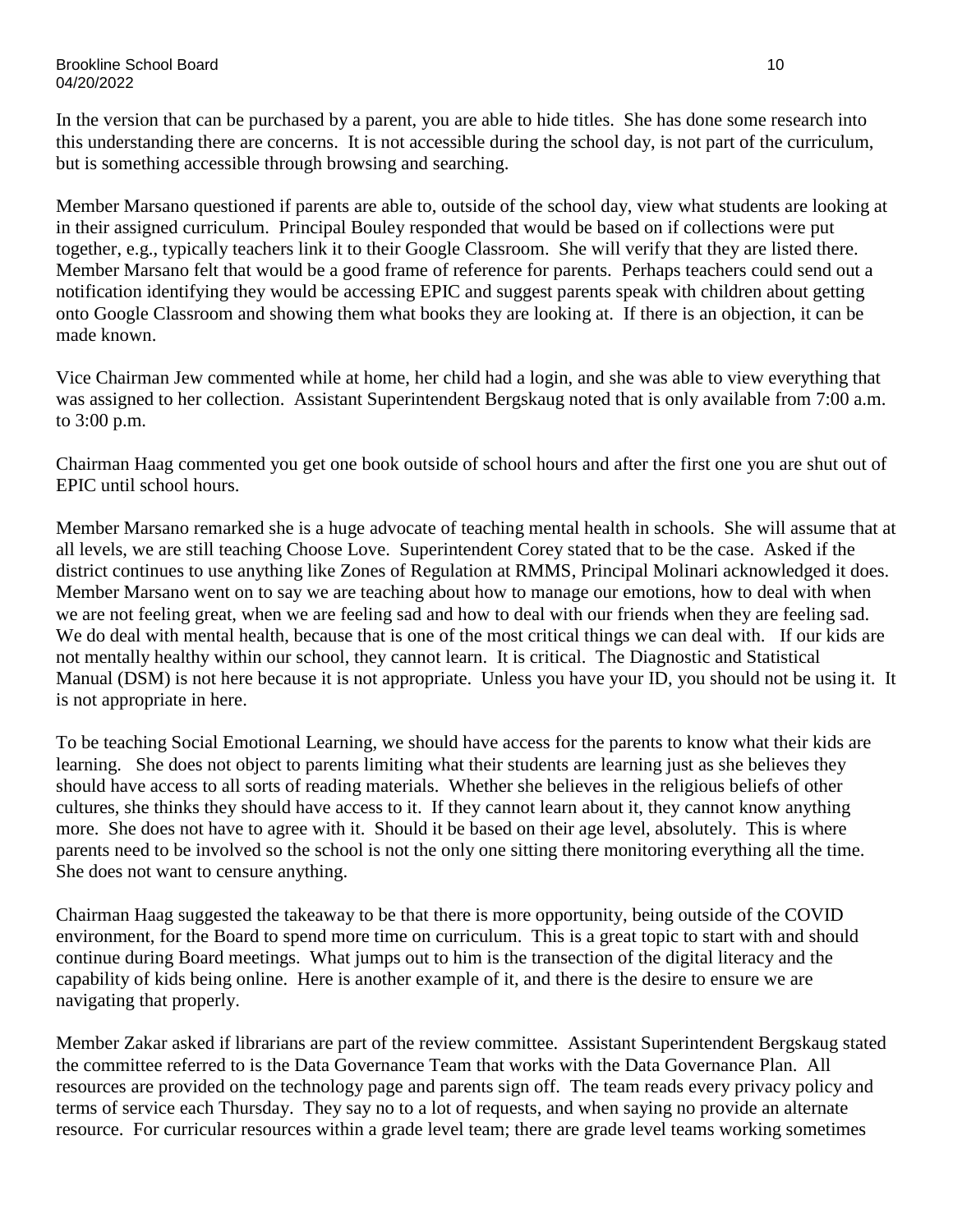#### Brookline School Board 11 04/20/2022

with the librarian. With new reading materials we ask that the team is on board with that so there is a level of awareness and agreement that it is appropriate content for the grade level and intended purpose of the reading material. It is not one person making decisions in isolation.

Superintendent Corey spoke of the level of parental involvement and reiterated if an issue of concern is brought forward, an alternative assignment will be provided.

### • Committee Appointments

Brookline School District Policy Committee Karen Jew Brookline Finance Committee **Allison Marsano** Teacher Luncheon Colleen Micavich/Kelly Zakar SAU41 Governing Board Contract Committee Karen Jew SAU41 Governing Board Policy Committee Karen Jew SAU41 Governing Board Budget Committee Allison Marsano School and Town Services Committee Ken Haag Construction/Renovation Projects Working Group Kelly Zakar Negotiating Team – BTA Ken Haag/Colleen Micavich Superintendent Performance Evaluation Cmte. (SPEC) Kelly Zakar

### **Liaison**

• Revenue and Expense Update

When last reviewed, the projected fund balance was \$84,271 prior to funding the trusts and retained fund balance for FY23. By maintaining the budget freeze and being able to close some of the encumbered purchase orders, the district has been able to reduce overall expenses this past month by about \$30,000. Although expected revenue looks to be increasing from what was budgeted, we currently have an anticipated Unreserved Fund Balance (UFB) of \$106,557.

With this amount, the district is able to fund the FY23 trusts approved by the voters (\$75,000 to the Maintenance Trust Fund and \$25,000 to the Special Education Trust Fund), which would leave \$6,557 to fund the Retained Fund Balance leaving no remaining funds to return to the tax base.

At the March meeting, the Business Administrator's recommendation was to utilize \$125,000 from the Special Education Trust Fund to address some of the unexpected special education costs. A Public Hearing will be scheduled for May to determine the amount to be utilized to offset the FY22 expenses.

• Special Education Trust Fund Update

Superintendent Corey stated the Public Hearing will be scheduled and a final update will be available prior to the start of that hearing. Approval to utilize an amount "up to a number" will be sought understanding there remain unfilled positions and time before the end of the fiscal year for additional savings to be realized. The goal is to fund the Retained Fund Balance as that is the safety net should an unanticipated expense come about during the course of the year. In prior years, the district had a contingency fund for such unforeseen circumstances. That was dissolved when the community adopted the Retained Fund Balance.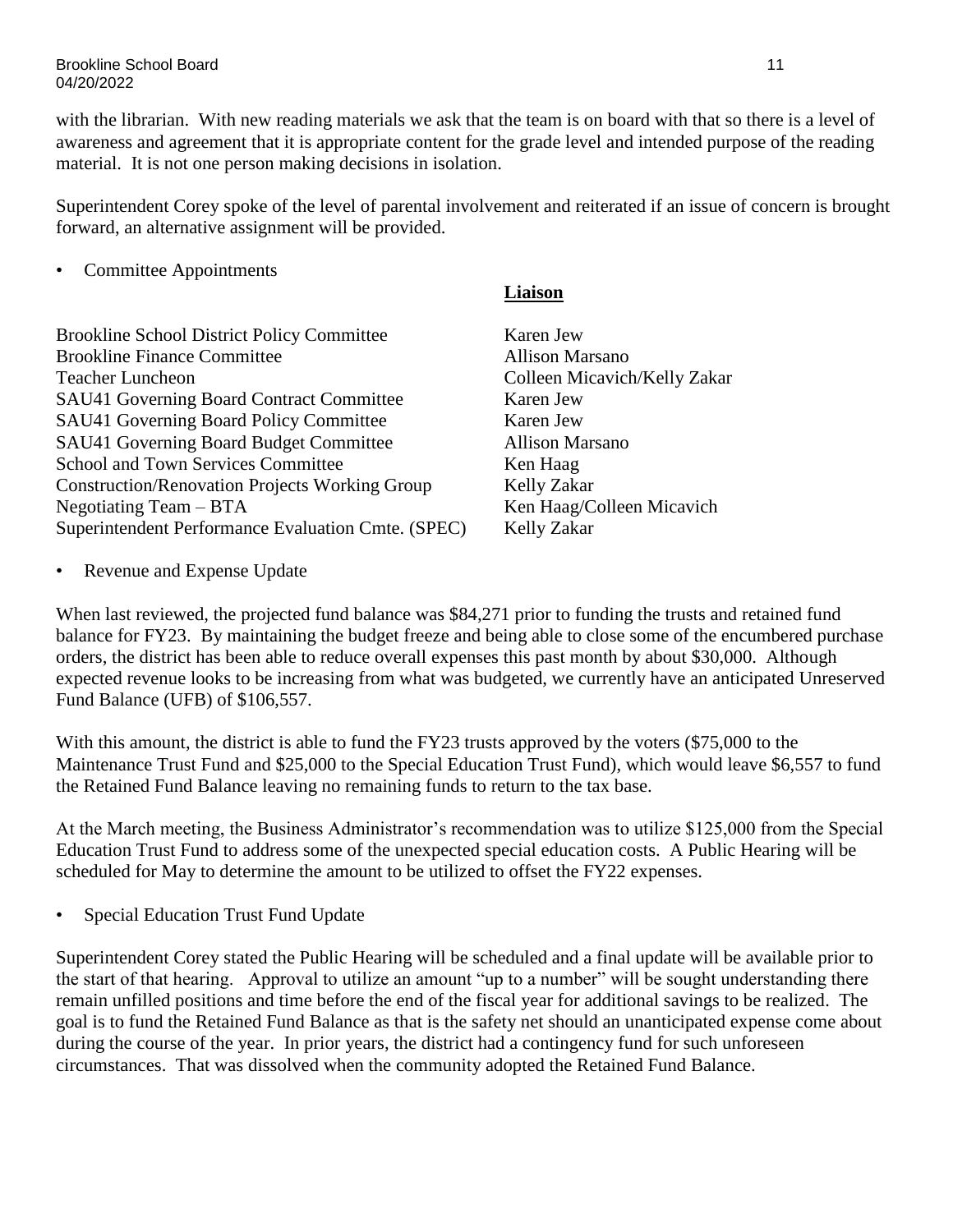#### Brookline School Board 12 04/20/2022

• Facilities Updates

Provided with the agenda was a list of FY23 summer projects (SAU-wide). The Administration is looking to balance the different projects and tie some together to gain economies of scale where possible, e.g., parking lot refinishing/paving.

In Brookline, for the elevator, security office, library, classrooms, and 2<sup>nd</sup> floor above security office, the Board will receive drawings in May. The architect sat down with the Administration to identify specific details of the areas. The Construction/Renovation Projects Working Group will meet prior to the May meeting. There are a few final pieces of information remaining to gather. When RMMS was constructed, there were two ways to pour concrete. Next week, during vacation, an x-ray will be taken of the wall to identify the construction method.

Superintendent Corey went over the items identified on the list.

The summer programs will be moved from RMMS to CSDA because of the amount of construction occurring. Superintendent Corey and Principal Molinari have reached out to the Brookline Afterschool Program, which also runs the summer program to try to coordinate that.

Asked if the Lulu lift is safe to be utilized by a student having an instability such as being on crutches. Superintendent Corey stated it to be an old fashioned elevator. It is called a Lulu lift because it is not built to hold 8-10 people.

Asked if the mulch at RMMS is rubberized, Superintendent Corey stated it is. Asked, Principal Molinari stated it holds up better than the wood chips, which wash away. The rubberized mulch provides a better cushion. Where wood chip mulch has to be replaced yearly all that is required for the rubberized mulch is a top seal.

Asked if contractors are already lined up for the summer projects, Superintendent Corey spoke of the current schedule; when school lets out, the new wall will be placed in the current library to divide that into two classrooms. There will then be a period of standstill and the major work on the lower level will begin in July. With supply chain issues, he would not be surprised if work continues into the school year. If a safety concern, a second shift would be used.

• Strategic Plan Update

Superintendent Corey stated the information provided with the agenda packet is the first draft for the evolution of the Strategic Plan. The Strategic Plan is the master roadmap that is followed. It drives the work of the Administrators each year at the Administrative Retreat.

They work off of SAU goals and identify implementation goals for the district. This is the first update to the five-year Strategic Plan since Superintendent's Corey's tenure with the SAU. What is being done is a realignment of the major goals. By keeping those constant we have the stability to move forward so that when there is a change in leadership or school board the process does not start again.

The plan goes from a goal to a priority area; address what the Administration and Board feel are the greatest needs and balance that with the budget. What we have been doing since his time in the district is maintain a Strategic Plan of what we want to do educationally and then fit the budget to meet those priorities. When there is the need to make cuts, it is based on the Strategic Plan.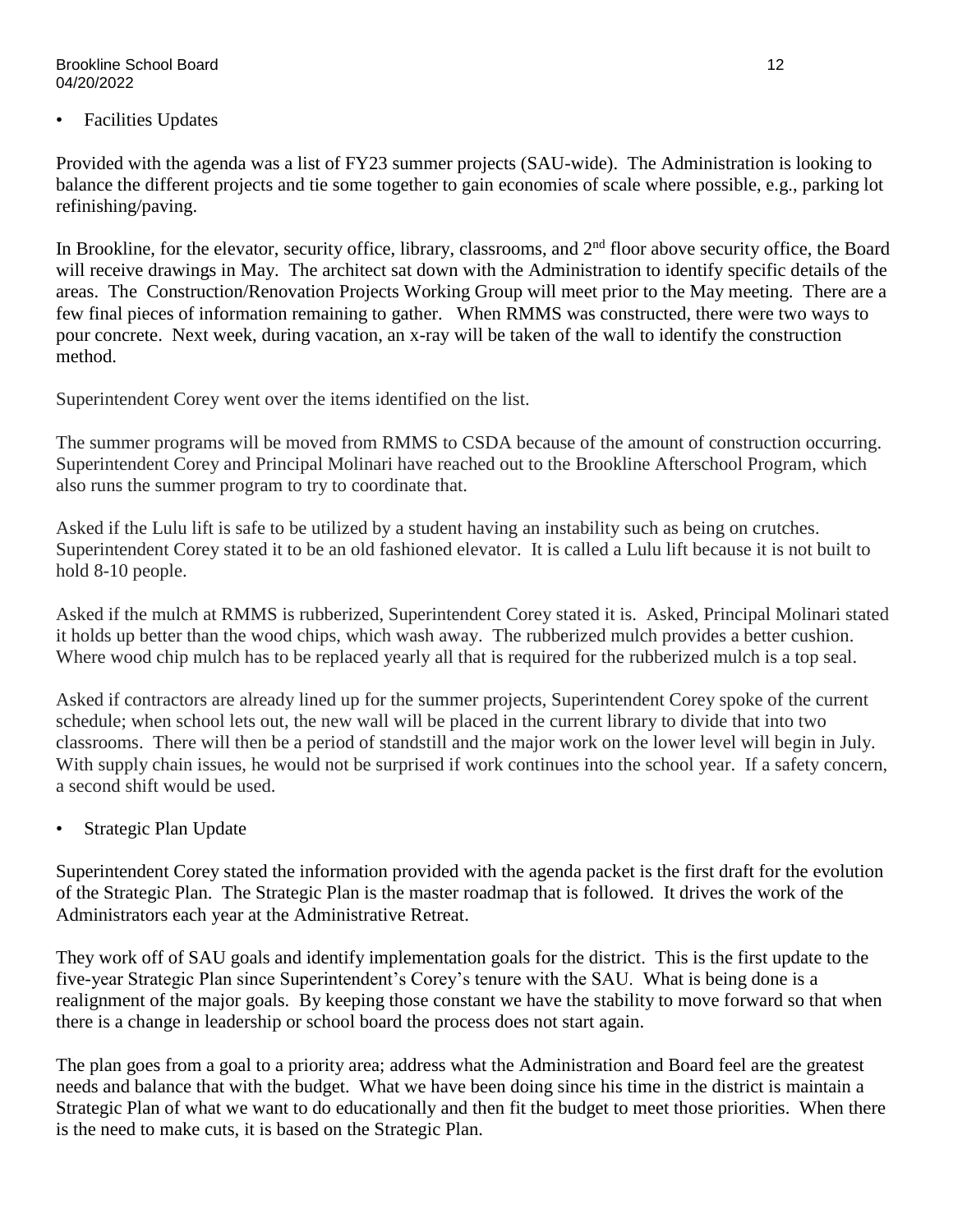The only goal that has been added since the original Plan was around rich co-curricular activities. That is a huge piece of the two towns. The Plan will be discussed further at the SAU 41 Governing Board meeting, will likely come back before this Board in May. It is hoped approval of a final draft will occur in the July timeframe.

• School Calendar 2022 – Last Day of School

The last day of school will be a half day on June  $17<sup>th</sup>$ . Brookline teachers finish on Monday, June  $20<sup>th</sup>$ .

Superintendent Corey spoke of the new Federal holiday, June 19<sup>th</sup>, and how to approach that in the future (this year falls on a Sunday). There have been preliminary discussions with the union. It was addressed in negotiations with the support staff union. They wanted the day around the winter break. If you are a support staff person, that is your longest stretch without a paycheck.

Chairman Haag questioned what a half day means in terms of timing. Assistant Superintendent Bergskaug stated it is not the same time as an early release. Early release we serve lunch, and this is a lunch free day. Specific times will come out once finalized with the transportation company.

Member Zakar spoke of a request for consideration of Jewish holidays in terms of when exams are scheduled, field trips planned, etc. Assistant Superintendent Bergskaug noted that was discussed earlier in the day with the Leadership Team. They ensure open houses are planned around the holidays, and the information that goes out to teachers is to remind them of the dates and to be flexible and not schedule exams, etc. It is historically more of an issue with homework and larger exams at the COOP district.

Asked, Superintendent Corey stated there to be a number of local clergies, from a variety of faiths, who assist the SAU. If there is someone having a concern, he wished for them to email the Administration to make them aware so that it can be taken into consideration. Teachers are asked to be respectful of religious holidays.

# **DELIBERATIONS**

**●** To see what action the Board will take regarding the Business Manager's recommendation to increase the Pre-Kindergarten tuition rate

As was noted at the last meeting, the Business Administrator has recommended an increase in the prekindergarten tuition rate of one hundred dollars (\$100.00) in each of the next three years. The increases will help offset increases in cost. A five-year review would be conducted thereafter.

## **MOTION BY MEMBER HAAG TO APPROVE THE SUPERINTENDENT'S RECOMMENDATION TO INCREASE THE PRESCHOOL TUITION RATE BY ONE HUNDRED DOLLARS (\$100.00) PER YEAR OVER THE NEXT THERE (3) SCHOOL YEARS AND A REVIEW EVERY FIVE YEARS BEGINNING IN THE YEAR 2030 MOTION SECONDED BY MEMBER JEW**

# ON THE QUESTION

Asked if families have already enrolled for the 2022-2023 school year, Principal Molinari stated the current three-year-old group will automatically go as a cohort to the four-year-old group. The preschool program is dependent upon the special education population. Referrals are being reviewed. They tend to let families know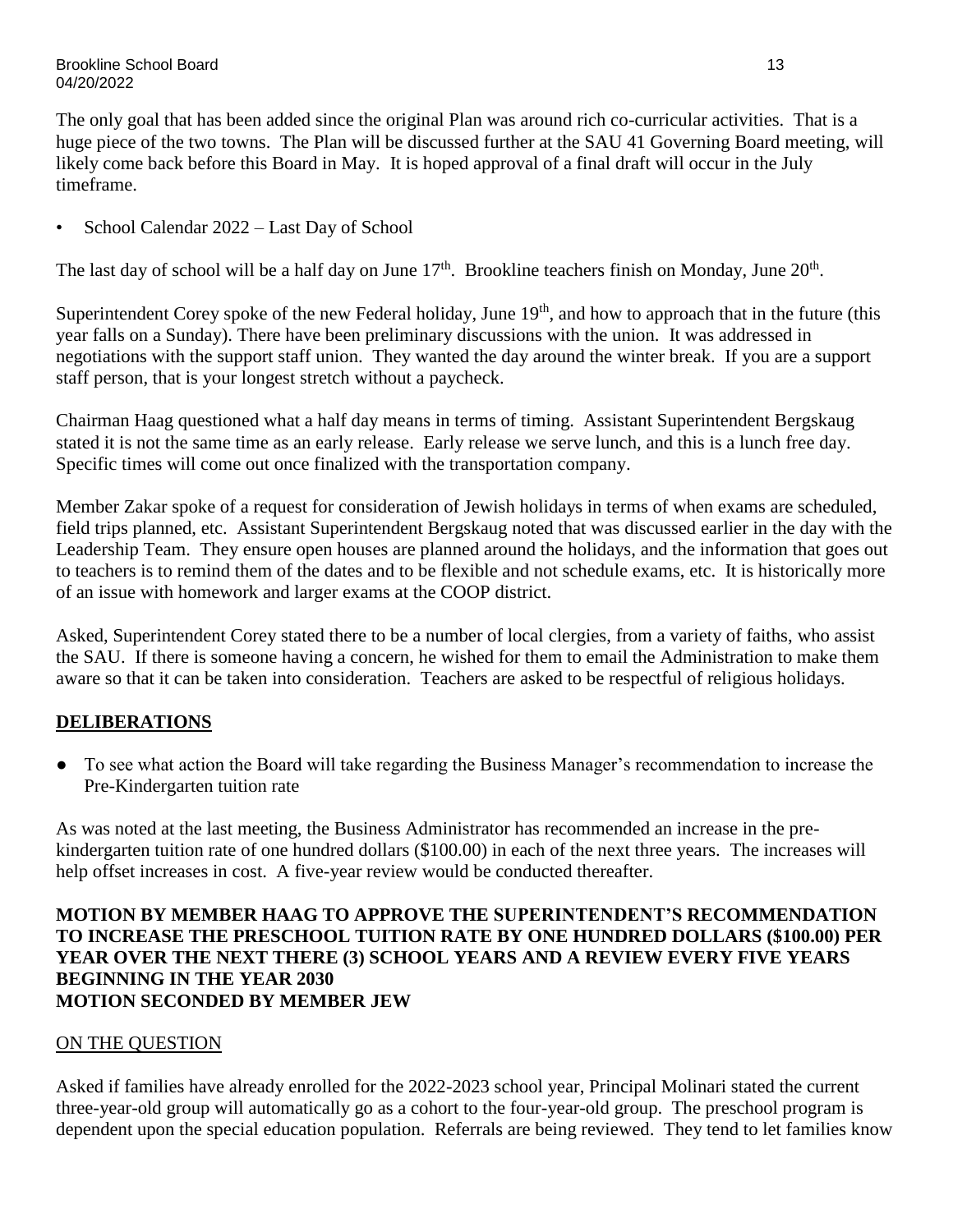Brookline School Board 14 04/20/2022

some time in June if they have a place in the program. The district currently has wait lists out to 2026. Information regarding tuition rate has not yet been shared with new families.

Asked if there is a percentage of families that have difficulties with the tuition, Superintendent Corey stated the district has encountered financial hardships after people have been enrolled. He and the Principal have worked with the families as their child has already developed that sense of belonging. They have been very fortunate, and parents have been willing to work with the district. Principal Molinari commented a lot of times what is seen is that the families wishing to enroll in the preschool are ready to pay for that or, if there is no opening, they are ready to pay for a private preschool.

Asked, principal Molinari agreed, the cost is considerably less than that of a private preschool. **MOTION CARRIED 4-0-0**

• To see what action the Board will take regarding the Superintendent's recommendation regarding the nomination of school administrators

**MOTION BY MEMBER HAAG TO ACCEPT THE SUPERINTENDENT'S RECOMMENDATION REGARDING THE NOMINATION OF SCHOOL ADMINISTRATORS MOTION SECONDED BY MEMBER JEW MOTION CARRIED 4-0-0**

**ADJOURNMENT**

**MOTION BY MEMBER HAAG TO ADJOURN SECONDED BY MEMBER JEW MOTION CARRIED 4-0-0**

*The April 20, 2022 meeting of the Brookline School Board was adjourned at 8:00 p.m.*

Date Signed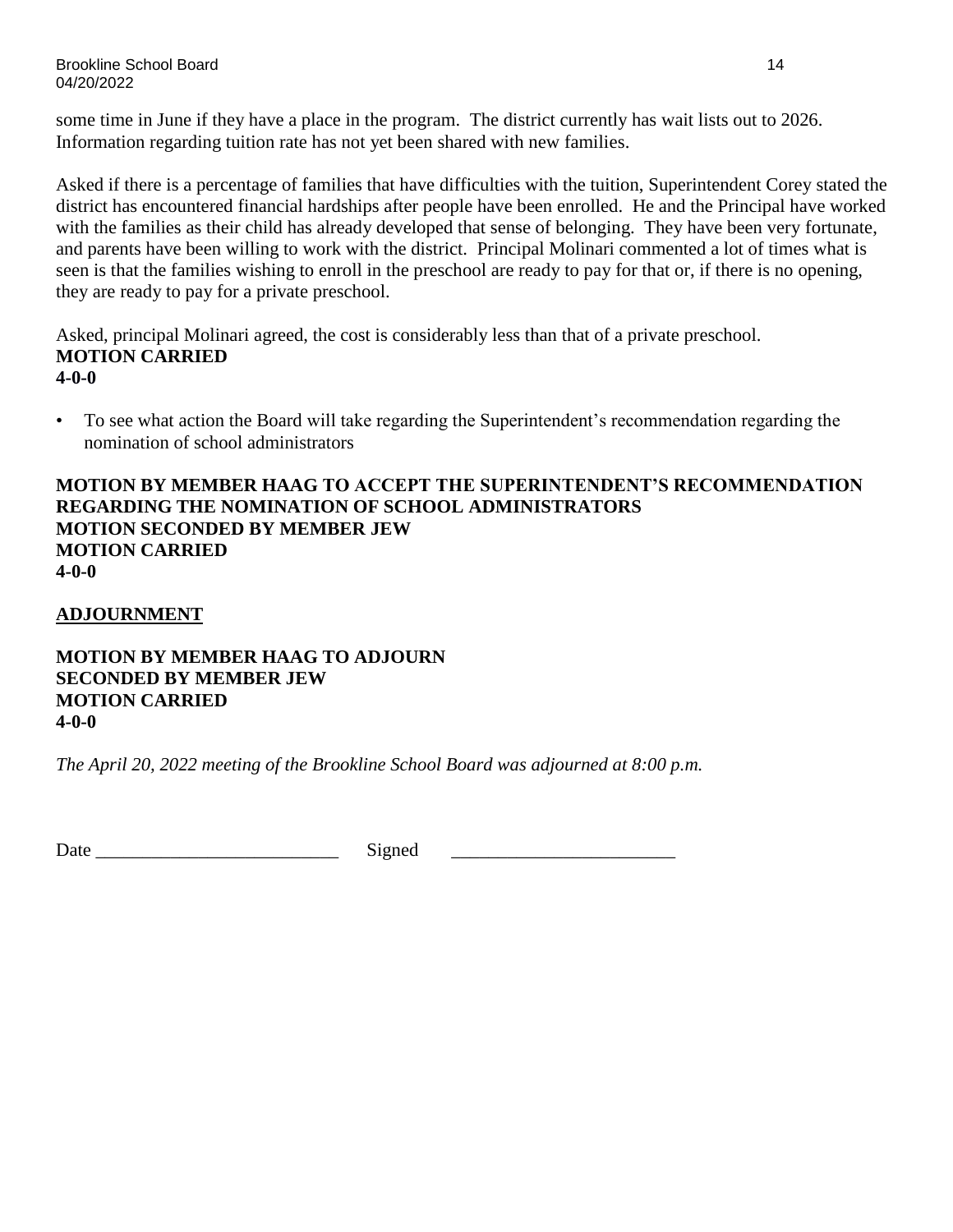#### **Brookline School District Review of EPIC**

- EPIC is a free virtual library application with access to over 40,000+ books that has been used by Brookline teachers and students since 2016.
- Students and teachers may access EPIC during school hours. Families have the ability to purchase their own account.
- Students log in with a class code or through their Google Account access.
- When teachers set up their classroom account, they set up the grade and Lexile levels (readability levels) grade levels (Prek  $7+$ ).
- Teachers can create differentiated assignments based on the following: student needs, high-low interest and readability, word tracking, and read-to-me audiobook.
- Teachers can track progress by daily reading minutes and view books read.
- Teachers can personalize collections of books that students can search through such as sports, transportation, animals, the water cycle, the American Revolution, biographies.
- High interest series include: *I Survived*, Boxcar Children, National Geographic Weird but True, Captain Underpants, Wings of Fire, Beverly Cleary series.

#### **What Brookline Teachers are saying about EPIC:**

- Ms. Wirth stated that EPIC is their primary resource for partner and small group reading (multiple students can access the same text).
- Mrs. Everett shared that without the read-to-me books, there is no easy way to let a classroom of kids learn about a subject of their choice.
- Mrs. Dillon shared that EPIC has been helpful during science when starting or wrapping up a new topic. For example, when finishing the unit on light and sound, students were allowed to explore EPIC to learn more about light or why we need light.
- Mrs. Laflamme shared, we are currently learning about poetry and EPIC has a great collection of poetry books.
- Mrs. Matylewski mentioned that she can assign audio books on EPIC for students to listen to in the classroom during independent reading time.
- Mrs. Davis shared EPIC allows for students to listen to proper reading fluency which is great for my struggling readers. It provides excellent resources for various research topics. It has allowed students to foster personal relationships with other students in the classroom setting as it can give them a commonality to talk about when it comes to those high interest books. She also loves the genre tool and will sit with students to help them pick out certain books that they might like. She notes that she can then go and assign those books to children. During that time, she reports she is constantly circulating to ensure that students are on proper material.
- Ms. Meehan has stated, the audiobooks are great for struggling readers to follow along with as it uses real voices instead of robotic/monotone. We used it for our animal projects in science back in September, biographies projects, our fantasy unit, nonfiction text features and structures.